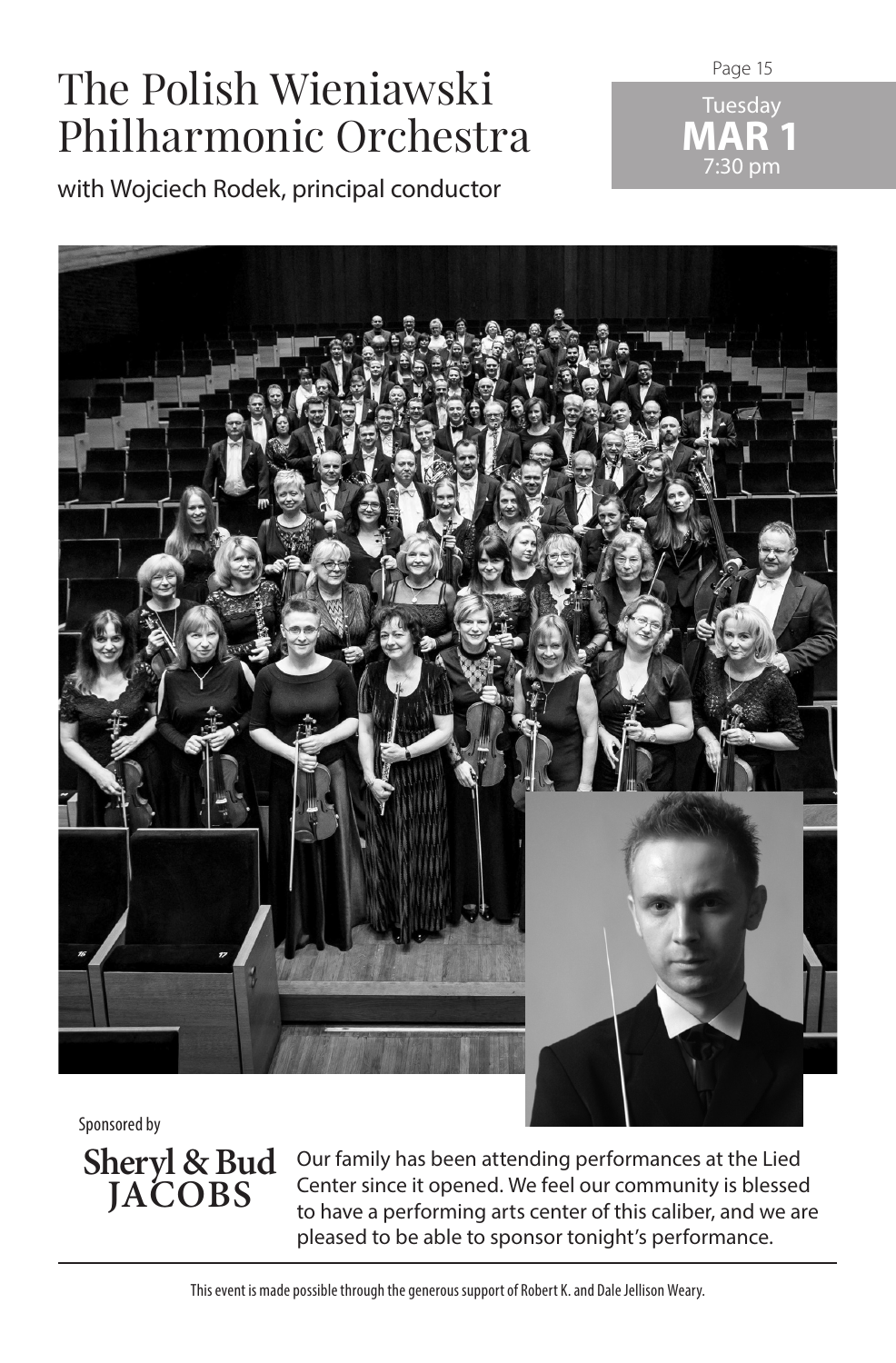## **PROGRAM**

Variations on a Theme of Haydn. . Johannes Brahms (1833–1897)

Violin Concerto. . Pyotr Ilyich Tchaikovsky (1840–1893) Sara Dragan, violin soloist

#### **20-Minute Intermission**

Symphony No. 9 ("The Great")............................. Franz Schubert (1797–1828)

Program is subject to change.

Please see your pre- and post-performance emails for program notes.

#### **The Polish Wieniawski Philharmonic Orchestra**

The Polish Wieniawski Philharmonic Orchestra was founded in 1944, and its beginnings go back to numerous chamber and solo concerts given by musicians who, after World War II, established ties within Poland. The repertoire and artistic considerations, as well as the joy of making music together, led to a premiere chamber music concert held on February 10, 1945, in the hall of the Music Society. This concert provided the catalyst to extend the orchestra, and a classical music gala was held on May 18 of the same year—the first symphony concert in post-war Poland. The Polish Wieniawski Philharmonic Orchestra has been on many international concert tours. Performances in Italy, Switzerland, Spain, Sweden, Germany, South Korea, Denmark and Ukraine were acclaimed both by the critics and the public.

The Polish Wieniawski Philharmonic is under the artistic direction of its principal conductor, Wojciech Rodek, one of the most prominent conductors of his generation. Since 1944 until today, the Polish Wieniawski Philharmonic has attracted a glittering list of illustrious conductors, such as Krzysztof Penderecki, Antoni Wit, Kazimierz Kord, Philippe Herreweghe, Jerzy Maksymiuk and Jan Krenz, as well as soloists: Sviatoslav Richter, David Oistrakh, Konstanty Andrzej Kulka, Wanda Wiłkomirska, Nigel Kennedy, Eugen Indjic, Rafał Blechacz, Kevin Kenner, Ingolf Wunder and many others.

#### **Wojciech Rodek, Principal Conductor**

Wojciech Rodek was born in 1977 in Brzeg, Poland—the birthplace of legendary conductor Kurt Masur. Following the traditions of Silesian music culture cultivated in Wrocław, Otto Klemperer's birthplace, he continues the best traditions of the Polish school of conducting. While remaining under the influence of the German performing tradition, he studied in Moscow under three of Russia's leading conductors: Mark Ermler, Evgeny Svetlanov and Yuri Simonov. He has been an assistant to Kurt Masur, Stanisław Skrowaczewski, Krzysztof Penderecki, Antoni Wit, Pinchas Steinberg, Marc Minkowski and Charles Dutoit.